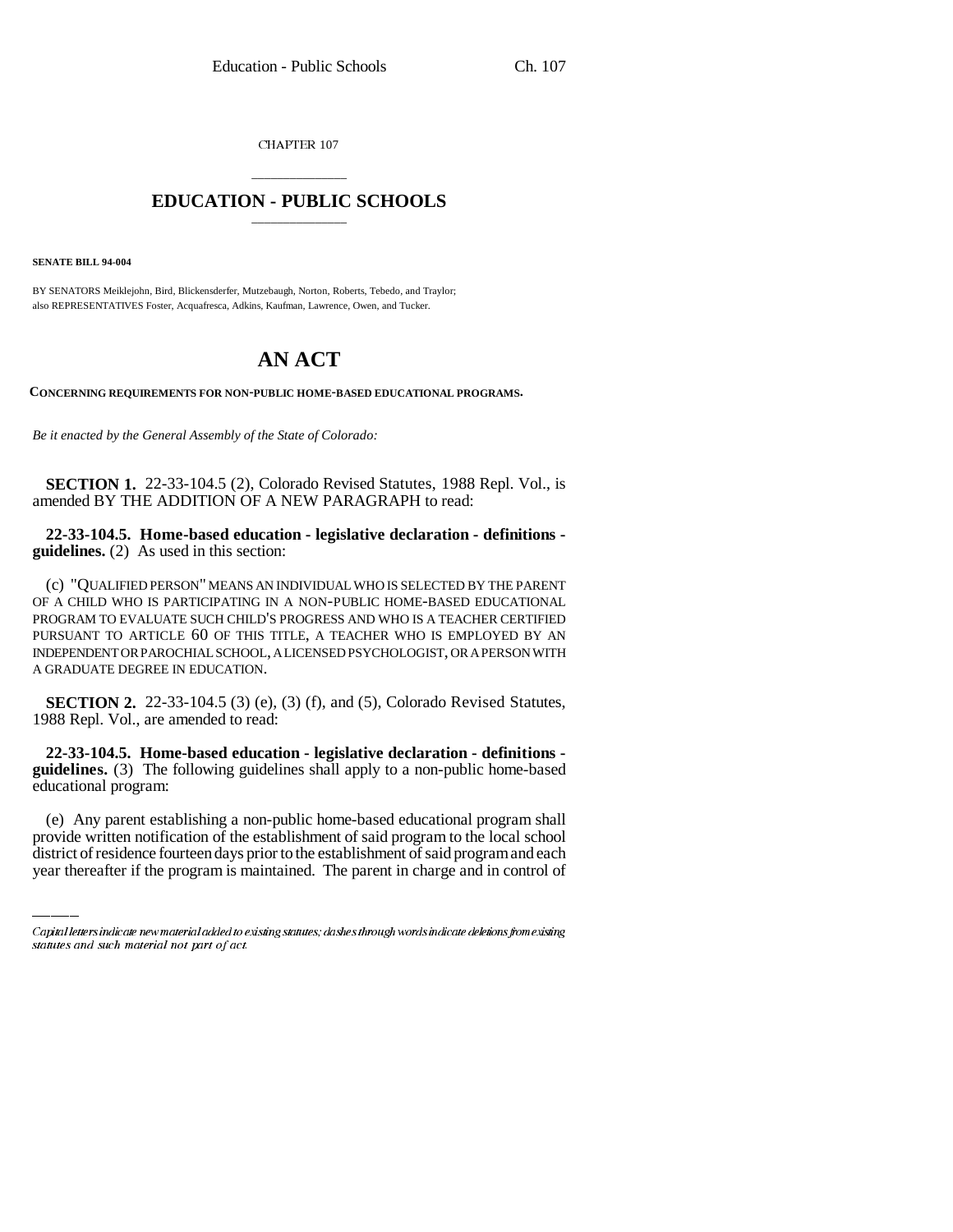## Ch. 107 Education - Public Schools

a non-public home-based educational program shall certify, in writing, and, if so requested, upon forms furnished by the school district for that purpose, only a statement containing the name, age, place of residence, and number of hours of attendance of each child enrolled in said program.

(f) Each child participating in a non-public home-based educational program shall be evaluated when he SUCH CHILD reaches the equivalent age for grades three, five, seven, nine, and eleven. Each child shall be given the same A nationally standardized achievement test used by the local school district of residence to evaluate children in such child's age group, and THE CHILD'S ACADEMIC PROGRESS, OR A QUALIFIED PERSON SHALL EVALUATE THE CHILD'S ACADEMIC PROGRESS. The test OR EVALUATION results, WHICHEVER IS APPROPRIATE, shall be submitted to the local school district of residence or an independent or parochial school within the state of Colorado. If the test OR EVALUATION results are submitted to an independent or parochial school, the name of such school shall be provided to the local school district of residence. The purpose of such tests OR EVALUATIONS shall be to evaluate the educational progress of each child. as compared to the child's age group in the public school system.

(5) (a) (I) If test results submitted to the local school district of residence pursuant to the provisions of paragraph (f) of subsection (3) of this section show that a child participating in a non-public home-based educational program received a composite score on said test which was above the thirteenth percentile, such child shall continue to be exempt from the compulsory school attendance requirement of this article. If the child's composite score on said test is at or below the thirteenth percentile, the local school district of residence shall require the parents to place said child in a public or independent or parochial school until the next testing period; except that no action shall be taken until the child is given the opportunity to be retested using an alternate version of the same test or a different nationally standardized achievement test selected by the parent from a list of approved tests supplied by the state board.

(II) IF EVALUATION RESULTS SUBMITTED TO THE LOCAL SCHOOL DISTRICT OF RESIDENCE PURSUANT TO THE PROVISIONS OF PARAGRAPH (f) OF SUBSECTION (3) OF THIS SECTION SHOW THAT THE CHILD IS MAKING SUFFICIENT ACADEMIC PROGRESS ACCORDING TO THE CHILD'S ABILITY, THE CHILD WILL CONTINUE TO BE EXEMPT FROM THE COMPULSORY SCHOOL ATTENDANCE REQUIREMENT OF THIS ARTICLE. IF THE EVALUATION RESULTS SHOW THAT THE CHILD IS NOT MAKING SUFFICIENT ACADEMIC PROGRESS, THE LOCAL SCHOOL DISTRICT OF RESIDENCE SHALL REQUIRE THE CHILD'S PARENTS TO PLACE THE CHILD IN A PUBLIC OR INDEPENDENT OR PAROCHIAL SCHOOL UNTIL THE NEXT TESTING PERIOD.

(b) If the child's test OR EVALUATION results are submitted to an independent or parochial school, said school shall notify the local school district of residence if the composite score on said test was at or below the thirteenth percentile OR IF THE EVALUATION RESULTS SHOW THAT THE CHILD IS NOT MAKING SUFFICIENT ACADEMIC PROGRESS. The local school district of residence shall then require

the parents to proceed in the manner specified in paragraph (a) of this subsection (5).